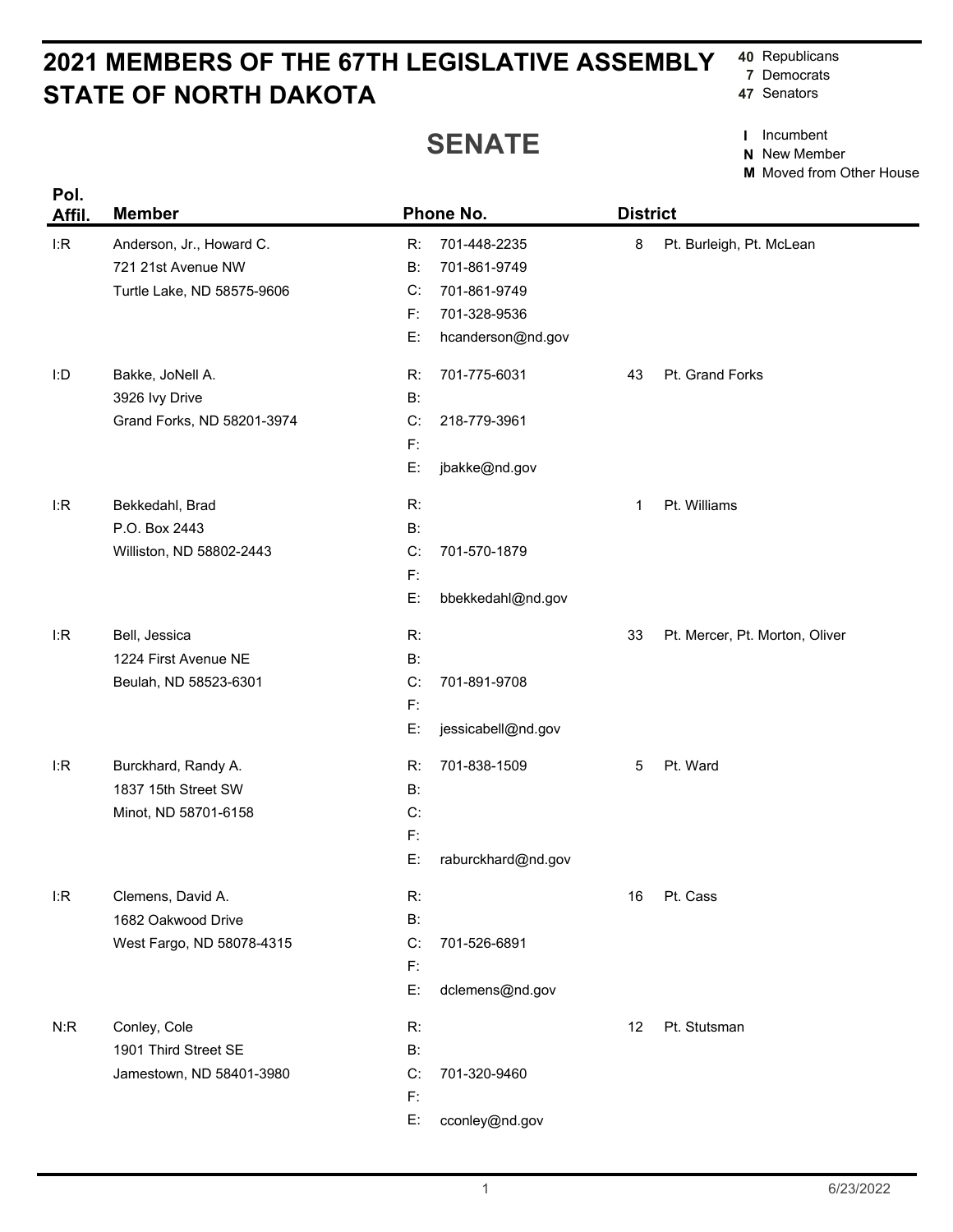| Pol.<br>Affil. | <b>Member</b>                 | Phone No.                  |    | <b>District</b>                                  |  |
|----------------|-------------------------------|----------------------------|----|--------------------------------------------------|--|
| I:R            | Davison, Kyle                 | R:                         | 41 | Pt. Cass                                         |  |
|                | 4918 Meadow Creek Drive South | $B$ :                      |    |                                                  |  |
|                | Fargo, ND 58104-7116          | C:<br>701-261-8703         |    |                                                  |  |
|                |                               | $F$ :                      |    |                                                  |  |
|                |                               | E:<br>kdavison@nd.gov      |    |                                                  |  |
| I:R            | Dever, Dick                   | R:                         | 32 | Pt. Burleigh                                     |  |
|                | 1416 Eastwood Street          | $B$ :                      |    |                                                  |  |
|                | Bismarck, ND 58504-6226       | C:<br>701-391-6330         |    |                                                  |  |
|                |                               | $F$ :                      |    |                                                  |  |
|                |                               | E:<br>ddever@nd.gov        |    |                                                  |  |
| I:R            | Dwyer, Michael                | R:                         | 47 | Pt. Burleigh                                     |  |
|                | 1754 Santa Gertrudis Drive    | 701-223-4232<br>B:         |    |                                                  |  |
|                | Bismarck, ND 58503-0862       | 701-400-6075<br>C:         |    |                                                  |  |
|                |                               | F:<br>701-223-4645         |    |                                                  |  |
|                |                               | E:<br>madwyer@nd.gov       |    |                                                  |  |
| I:R            | Elkin, Jay R.                 | 701-974-3583<br>R:         | 36 | Pt. Dunn, Pt. Hettinger, Pt. Morton, Pt.         |  |
|                | 3521 94th Avenue SW           | <b>B:</b>                  |    | <b>Stark</b>                                     |  |
|                | Taylor, ND 58656-9646         | C:<br>701-290-6583         |    |                                                  |  |
|                |                               | $F$ :                      |    |                                                  |  |
|                |                               | E:<br>jayelkin@nd.gov      |    |                                                  |  |
| I:R            | Erbele, Robert                | R:<br>701-378-2272         | 28 | Pt. Burleigh, Pt. Dickey, Emmons, Pt.            |  |
|                | 6512 51st Avenue SE           | <b>B:</b>                  |    | LaMoure, Logan, McIntosh                         |  |
|                | Lehr, ND 58460-9149           | C:                         |    |                                                  |  |
|                |                               | $\mathsf{F}$               |    |                                                  |  |
|                |                               | E:<br>rerbele@nd.gov       |    |                                                  |  |
| I:R            | Fors, Robert O.               | R:                         | 19 | Pt. Grand Forks, Pt. Walsh                       |  |
|                | P.O. Box 413                  | <b>B:</b>                  |    |                                                  |  |
|                | Larimore, ND 58251-0413       | C:<br>218-779-0580         |    |                                                  |  |
|                |                               | F:                         |    |                                                  |  |
|                |                               | E:<br>rfors@nd.gov         |    |                                                  |  |
| I:D            | Heckaman, Joan                | R:                         | 23 | Pt. Benson, Eddy, Griggs, Nelson,                |  |
|                | 522 First Avenue North        | <b>B:</b>                  |    | Steele                                           |  |
|                | New Rockford, ND 58356-1610   | C:<br>701-302-0355         |    |                                                  |  |
|                |                               | F:                         |    |                                                  |  |
|                |                               | E:<br>jheckaman@nd.gov     |    |                                                  |  |
| N:R            | Heitkamp, Jason G.            | R:                         | 26 | Pt. Dickey, Pt. Ransom, Pt. Richland,<br>Sargent |  |
|                | 921 Dakota Avenue, Suite F    | <b>B:</b>                  |    |                                                  |  |
|                | Wahpeton, ND 58075-4341       | C:<br>701-640-4643<br>F:   |    |                                                  |  |
|                |                               | E:<br>jasonheitkamp@nd.gov |    |                                                  |  |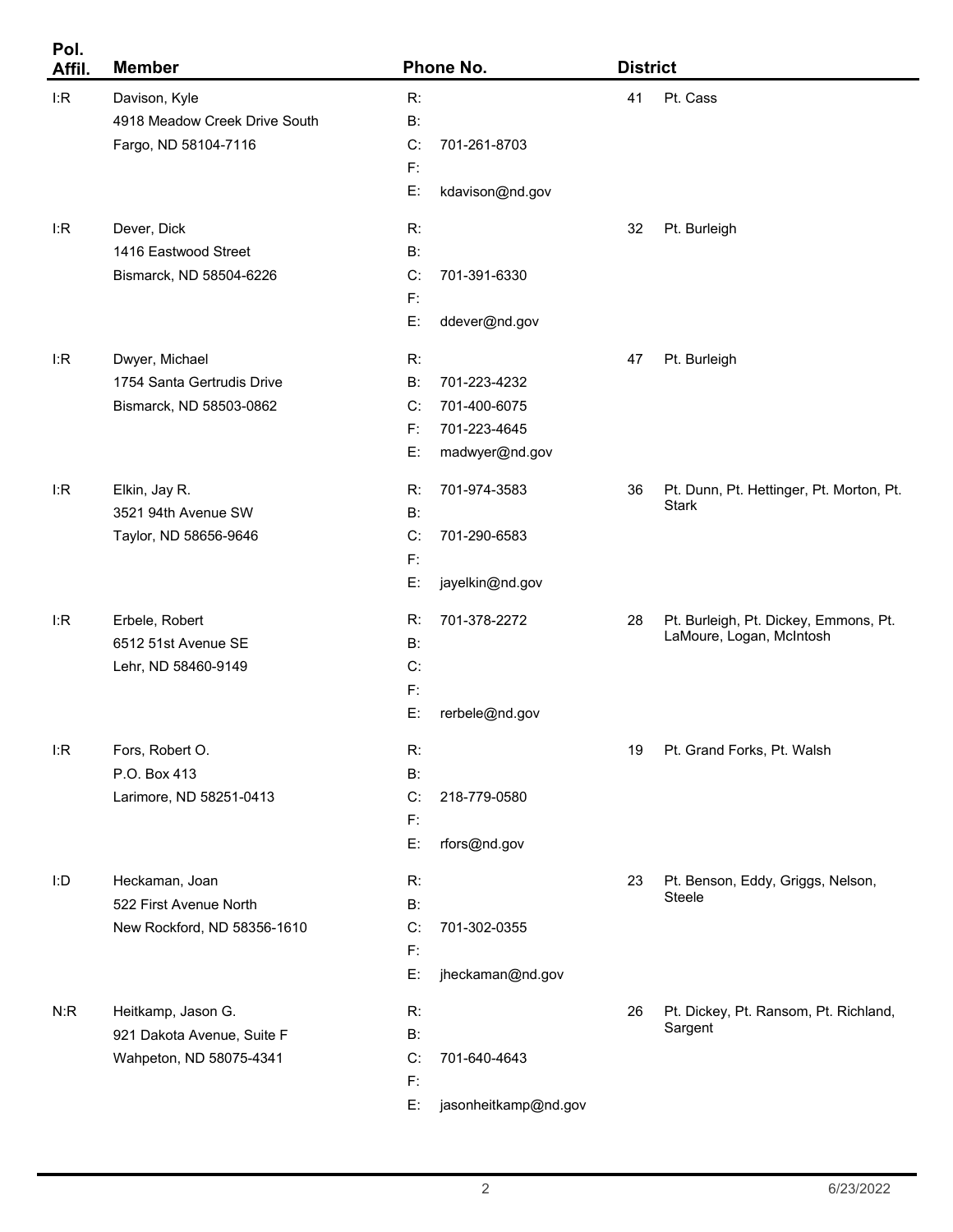| Pol.<br>Affil. | <b>Member</b>              |                | Phone No.         |    | <b>District</b>                         |  |
|----------------|----------------------------|----------------|-------------------|----|-----------------------------------------|--|
| I:D            | Hogan, Kathy               | R:             | 701-235-1916      | 21 | Pt. Cass                                |  |
|                | 710 South University Drive | B:             |                   |    |                                         |  |
|                | Fargo, ND 58103-2632       | C:             |                   |    |                                         |  |
|                |                            | $F$ :          |                   |    |                                         |  |
|                |                            | E:             | khogan@nd.gov     |    |                                         |  |
| l:R            | Hogue, David               | R:             |                   | 38 | Pt. Ward                                |  |
|                | P.O. Box 1000              | $B$ :          | 701-852-0381      |    |                                         |  |
|                | Minot, ND 58702-1000       | C:             |                   |    |                                         |  |
|                |                            | $F$ :          |                   |    |                                         |  |
|                |                            | E:             | dhogue@nd.gov     |    |                                         |  |
| l:R            | Kannianen, Jordan          | R:             |                   | 4  | Pt. Dunn, Pt. McKenzie, Pt. McLean, Pt. |  |
|                | 8011 51st Street NW        | <b>B:</b>      |                   |    | Mercer, Pt. Mountrail, Pt. Ward         |  |
|                | Stanley, ND 58784-9562     | C:             | 701-421-8813      |    |                                         |  |
|                |                            | $F$ :          |                   |    |                                         |  |
|                |                            | E:             | jkannianen@nd.gov |    |                                         |  |
| l:R            | Klein, Jerry               | R:             | 701-547-3517      | 14 | Pt. Benson, Kidder, Pierce, Sheridan,   |  |
|                | P.O. Box 265               | B:             |                   |    | Wells                                   |  |
|                | Fessenden, ND 58438-0265   | C:             |                   |    |                                         |  |
|                |                            | F:             |                   |    |                                         |  |
|                |                            | E:             | jklein@nd.gov     |    |                                         |  |
| l:R            | Krebsbach, Karen K.        | R:             | 701-838-0211      | 40 | Pt. Ward                                |  |
|                | P.O. Box 1767              | <b>B:</b>      | 701-838-0211      |    |                                         |  |
|                | Minot, ND 58702-1767       | C:             | 701-720-1291      |    |                                         |  |
|                |                            | F:             |                   |    |                                         |  |
|                |                            | E:             | kkrebsbach@nd.gov |    |                                         |  |
| I:R            | Kreun, Curt                | R:             | 701-795-8829      | 42 | Pt. Grand Forks                         |  |
|                | 3111 Longbow Court         | B:             |                   |    |                                         |  |
|                | Grand Forks, ND 58203-2193 | C:             | 701-741-2612      |    |                                         |  |
|                |                            | $\mathsf{F}$ : |                   |    |                                         |  |
|                |                            | E:             | ckreun@nd.gov     |    |                                         |  |
| N:R            | Larsen, Doug               | R:             |                   | 34 | Pt. Morton                              |  |
|                |                            | $B$ :          |                   |    |                                         |  |
|                |                            | C:             | 701-214-1445      |    |                                         |  |
|                |                            | $\mathsf{F}$ : |                   |    |                                         |  |
|                |                            | E:             | douglarsen@nd.gov |    |                                         |  |
| I:R            | Larsen, Oley               | R:             | 701-852-9006      | 3  | Pt. Ward                                |  |
|                | 11051 20th Avenue SE       | B:             |                   |    |                                         |  |
|                | Minot, ND 58701-2658       | C:             | 701-509-0010      |    |                                         |  |
|                |                            | $\mathsf{F}$ : |                   |    |                                         |  |
|                |                            | E:             | olarsen@nd.gov    |    |                                         |  |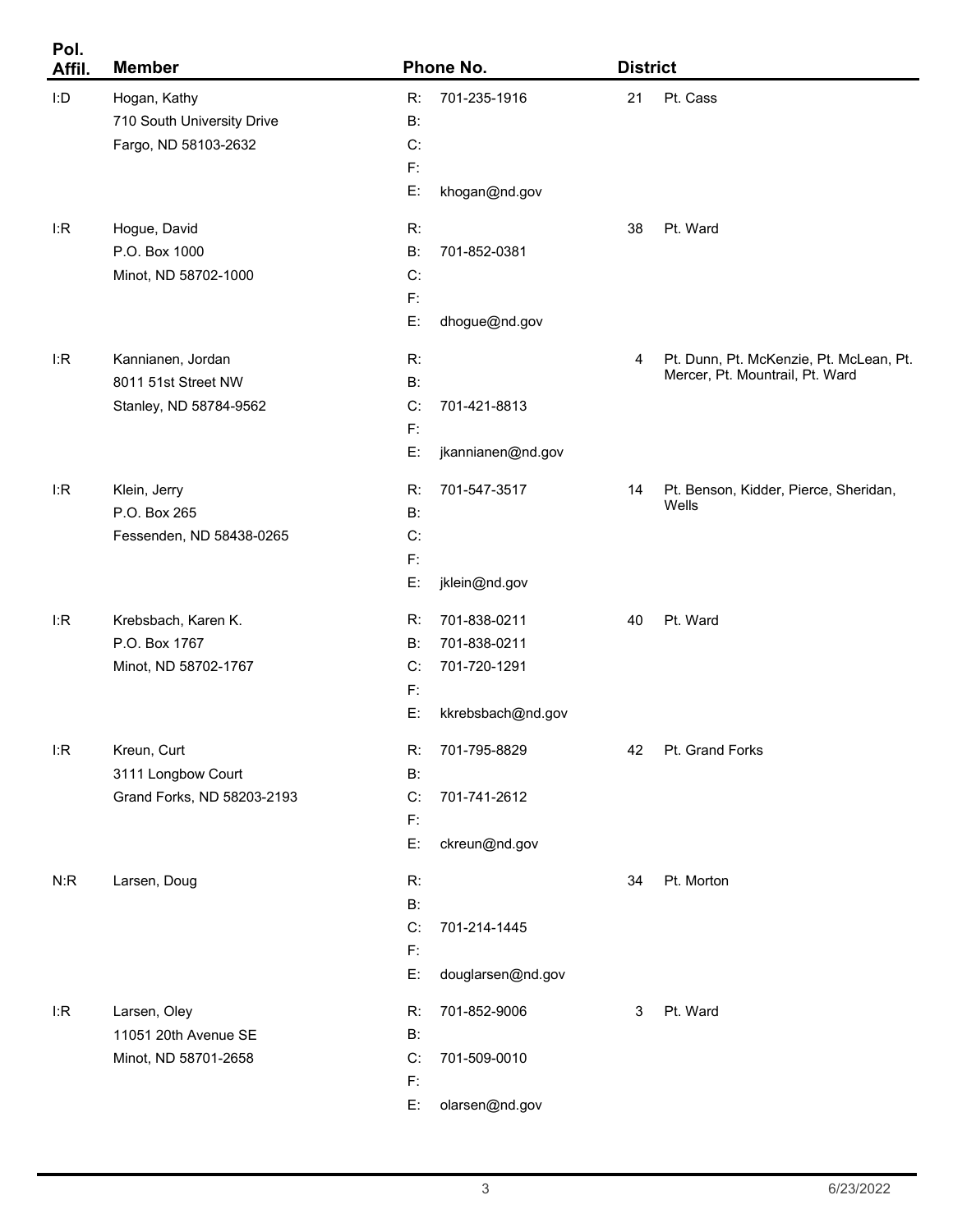| Pol.<br>Affil. | <b>Member</b>             |                | Phone No.          |        | <b>District</b>                   |  |
|----------------|---------------------------|----------------|--------------------|--------|-----------------------------------|--|
| I:R            | Larson, Diane             | R:             |                    | $30\,$ | Pt. Burleigh                      |  |
|                | 2525 Larson Road          | $B$ :          |                    |        |                                   |  |
|                | Bismarck, ND 58504-8926   | C:             | 701-400-7218       |        |                                   |  |
|                |                           | F:             |                    |        |                                   |  |
|                |                           | E:             | dklarson@nd.gov    |        |                                   |  |
| l:R            | Lee, Judy                 | R:             | 701-282-6512       | 13     | Pt. Cass                          |  |
|                | 1822 Brentwood Court      | <b>B:</b>      |                    |        |                                   |  |
|                | West Fargo, ND 58078-4204 | C:             |                    |        |                                   |  |
|                |                           | F:             |                    |        |                                   |  |
|                |                           | E:             | jlee@nd.gov        |        |                                   |  |
| l:R            | Lemm, Randy D.            | R:             | 701-636-5465       | 20     | Pt. Cass, Pt. Grand Forks, Traill |  |
|                | 623 166th Avenue SE       | B:             |                    |        |                                   |  |
|                | Hillsboro, ND 58045-9263  | C:             | 701-430-1536       |        |                                   |  |
|                |                           | F:             |                    |        |                                   |  |
|                |                           | E:             | rlemm@nd.gov       |        |                                   |  |
| l:R            | Luick, Larry              | R:             | 701-474-5959       | 25     | Pt. Cass, Pt. Richland            |  |
|                | 17945 101st Street SE     | <b>B:</b>      | 701-474-5959       |        |                                   |  |
|                | Fairmount, ND 58030-9522  | C:             |                    |        |                                   |  |
|                |                           | F:             |                    |        |                                   |  |
|                |                           | E:             | lluick@nd.gov      |        |                                   |  |
| I:D            | Marcellais, Richard       | R:             | 701-477-8985       | 9      | Rolette                           |  |
|                | 301 Laite Loop NE         | B:             | 701-477-8985       |        |                                   |  |
|                | Belcourt, ND 58316-3877   | C:             | 701-278-0632       |        |                                   |  |
|                |                           | F:             | 701-477-8985       |        |                                   |  |
|                |                           | E:             | rmarcellais@nd.gov |        |                                   |  |
| I:D            | Mathern, Tim              | R:             | 701-235-9817       | 11     | Pt. Cass                          |  |
|                | 433 16th Avenue South     | B:             | 701-476-7825       |        |                                   |  |
|                | Fargo, ND 58103-4329      | C:             |                    |        |                                   |  |
|                |                           | $F$ :          |                    |        |                                   |  |
|                |                           | E:             | tmathern@nd.gov    |        |                                   |  |
| l:R            | Meyer, Scott              | R:             |                    | 18     | Pt. Grand Forks                   |  |
|                |                           | <b>B:</b>      |                    |        |                                   |  |
|                |                           | C:             | 218-791-7655       |        |                                   |  |
|                |                           | $F$ :          |                    |        |                                   |  |
|                |                           | E:             | scottmeyer@nd.gov  |        |                                   |  |
| l:R            | Myrdal, Janne             | R:             |                    | 10     | Cavalier, Pembina, Pt. Walsh      |  |
|                | P.O. Box 153              | <b>B:</b>      |                    |        |                                   |  |
|                | Edinburg, ND 58227-0153   | C:             | 701-331-0946       |        |                                   |  |
|                |                           | $\mathsf{F}$ : |                    |        |                                   |  |
|                |                           | E:             | jmyrdal@nd.gov     |        |                                   |  |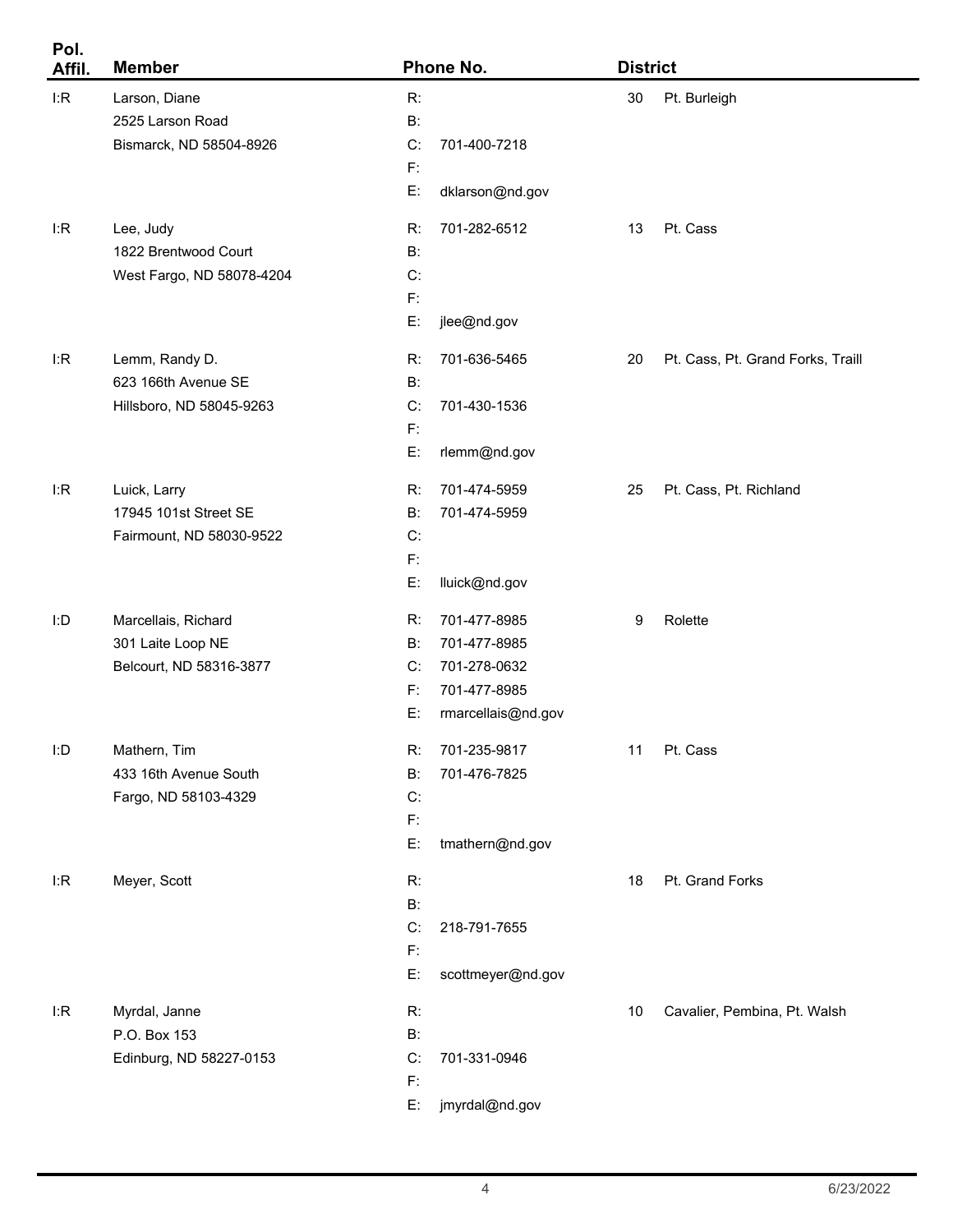| Pol.<br>Affil. | <b>Member</b>               |                | Phone No.          |                | <b>District</b>                            |  |
|----------------|-----------------------------|----------------|--------------------|----------------|--------------------------------------------|--|
| I:R            | Oehlke, Dave                | R:             | 701-662-8587       | 15             | Ramsey, Towner                             |  |
|                | 125 Woodlea Drive           | B:             | 701-662-4051       |                |                                            |  |
|                | Devils Lake, ND 58301-8545  | C:             | 701-230-1598       |                |                                            |  |
|                |                             | $F$ :          |                    |                |                                            |  |
|                |                             | E:             | doehlke@nd.gov     |                |                                            |  |
| l:R            | Patten, Dale                | R:             |                    | 39             | Adams, Billings, Bowman, Pt. Dunn,         |  |
|                | P.O. Box 812                | $B$ :          |                    |                | Golden Valley, Pt. McKenzie, Slope         |  |
|                | Watford City, ND 58854-0812 | C:             | 701-570-4908       |                |                                            |  |
|                |                             | $F$ :          |                    |                |                                            |  |
|                |                             | E:             | dpatten@nd.gov     |                |                                            |  |
| I:D            | Piepkorn, Merrill           | R:             | 701-205-2665       | 44             | Pt. Cass                                   |  |
|                | 1321 Third Street North     | B:             |                    |                |                                            |  |
|                | Fargo, ND 58102-2728        | C:             |                    |                |                                            |  |
|                |                             | $F$ :          |                    |                |                                            |  |
|                |                             | E:             | mpiepkorn@nd.gov   |                |                                            |  |
| l:R            | Poolman, Nicole             | R:             | 701-250-6730       | $\overline{7}$ | Pt. Burleigh                               |  |
|                | 3609 Bogey Drive            | $B$ :          |                    |                |                                            |  |
|                | Bismarck, ND 58503-9195     | C:             |                    |                |                                            |  |
|                |                             | F:             |                    |                |                                            |  |
|                |                             | E:             | npoolman@nd.gov    |                |                                            |  |
| N:D            | Potter, Tracy               | R:             |                    | 35             | Pt. Burleigh                               |  |
|                | 1320 North Second Street    | B:             |                    |                |                                            |  |
|                | Bismarck, ND 58501-2617     | C:             |                    |                |                                            |  |
|                |                             | F:             |                    |                |                                            |  |
|                |                             | Е:             | tracypotter@nd.gov |                |                                            |  |
| l:R            | Roers, Jim P.               | R:             |                    | 46             | Pt. Cass                                   |  |
|                | 4420 Carrie Rose Lane South | B:             | 701-356-5050       |                |                                            |  |
|                | Fargo, ND 58104-6818        | C:             | 701-371-4999       |                |                                            |  |
|                |                             | F:             |                    |                |                                            |  |
|                |                             | E:             | jroers@nd.gov      |                |                                            |  |
| l:R            | Roers, Kristin              | R:             |                    | 27             | Pt. Cass                                   |  |
|                | 5466 48th Avenue South      | <b>B:</b>      |                    |                |                                            |  |
|                | Fargo, ND 58104-6056        | C:             | 701-566-0340       |                |                                            |  |
|                |                             | F:             |                    |                |                                            |  |
|                |                             | E:             | kroers@nd.gov      |                |                                            |  |
| l:R            | Rust, David S.              | R:             | 701-664-3508       | $\overline{2}$ | Burke, Divide, Pt. Mountrail, Pt. Williams |  |
|                | P.O. Box 1198               | B:             |                    |                |                                            |  |
|                | Tioga, ND 58852-1198        | C:             | 701-216-0270       |                |                                            |  |
|                |                             | $\mathsf{F}$ : |                    |                |                                            |  |
|                |                             | E:             | drust@nd.gov       |                |                                            |  |